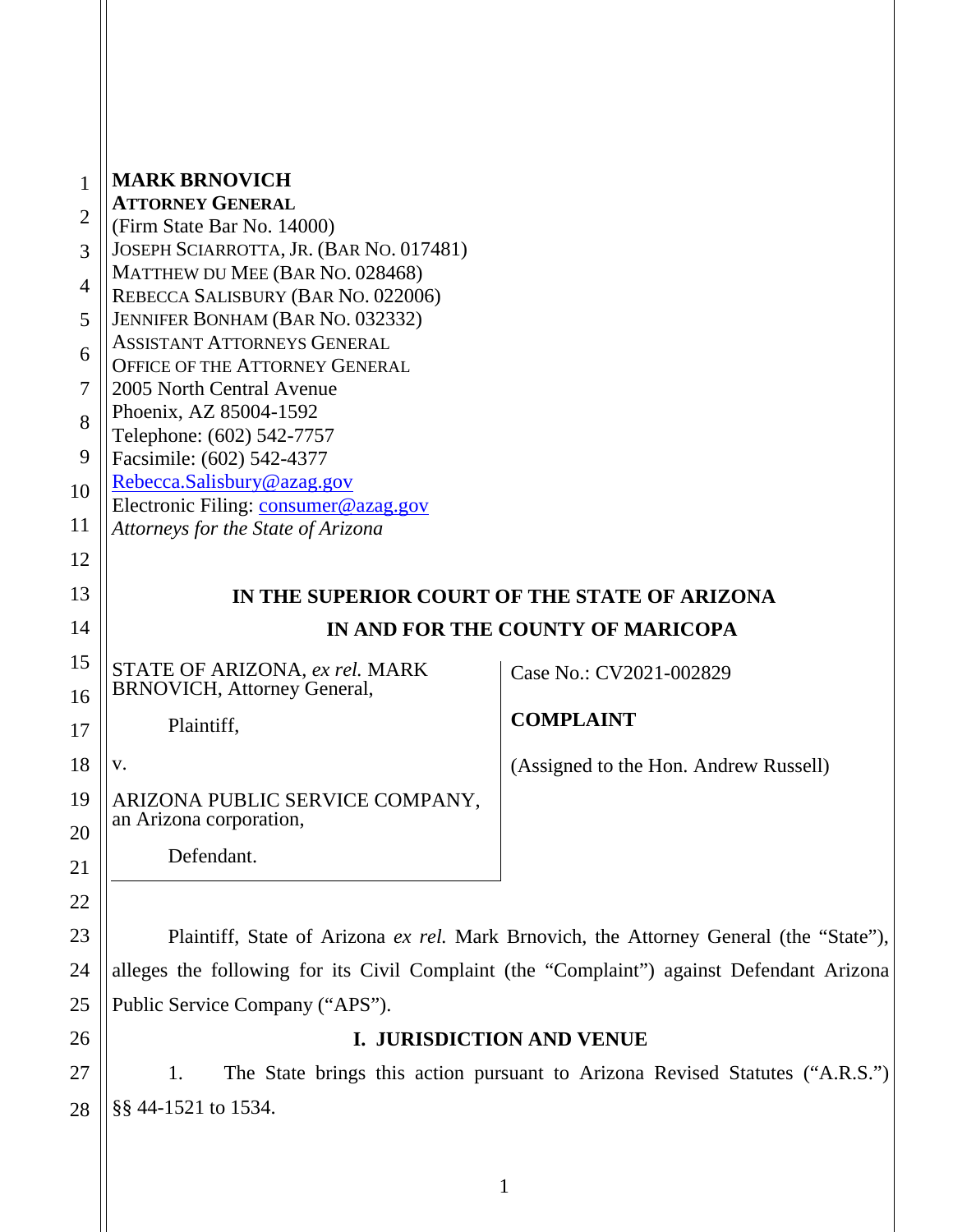2. This Court has subject-matter jurisdiction.

3. This Court may issue appropriate orders pursuant to A.R.S. § 44-1528.

4. Events occurred in this state which are the subject of this Complaint.

5. Venue is proper in Maricopa County pursuant to A.R.S. § 12-401(17).

# **II. PARTIES**

6. Plaintiff is the State of Arizona *ex rel.* Mark Brnovich, the Attorney General of Arizona, who is authorized to bring this action pursuant to A.R.S. §§ 44-1521 to 1534 (the "ACFA").

7. Defendant APS is an Arizona public service corporation, incorporated on April 8, 1920, with its principal place of business at  $400 \text{ N}$ .  $5^{\text{th}}$  Street in Phoenix, Arizona.

# **III. FACTUAL BACKGROUND**

8. APS is the largest electric provider in Arizona, and serves more than 1.1 million residential customers, in 11 of Arizona's 15 counties. As a public service corporation, APS is regulated by the Arizona Corporation Commission ("Commission").

9. The Arizona Attorney General, when having reasonable cause, is vested with the authority to investigate and adjudicate alleged unlawful practices pursuant to A.R.S. § 44-1521 *et seq.* and the Attorney General's authority is in addition to all other causes of action, remedies, and penalties available to the State.

10. On August 18, 2017, the Commission approved new rates for APS customers ("2017 Rate Case Decision"). The 2017 Rate Case Decision approved changes to the design of APS's residential rates. Although a rate increase took effect immediately after the 2017 Rate Case Decision, approximately 1.1 million residential customers were to be moved to new rate plans by May 1, 2018.

11. APS proposed in its 2017 Rate Case to switch customers to the new plan that could potentially cost individual customers the least amount of money. Eventually, the term "most economical plan" was used to identify the plan that would have cost a customer the least amount of money based on a customer's historical usage, if sufficient historical usage data was available. The 2017 Rate Case Decision ultimately required that APS transition each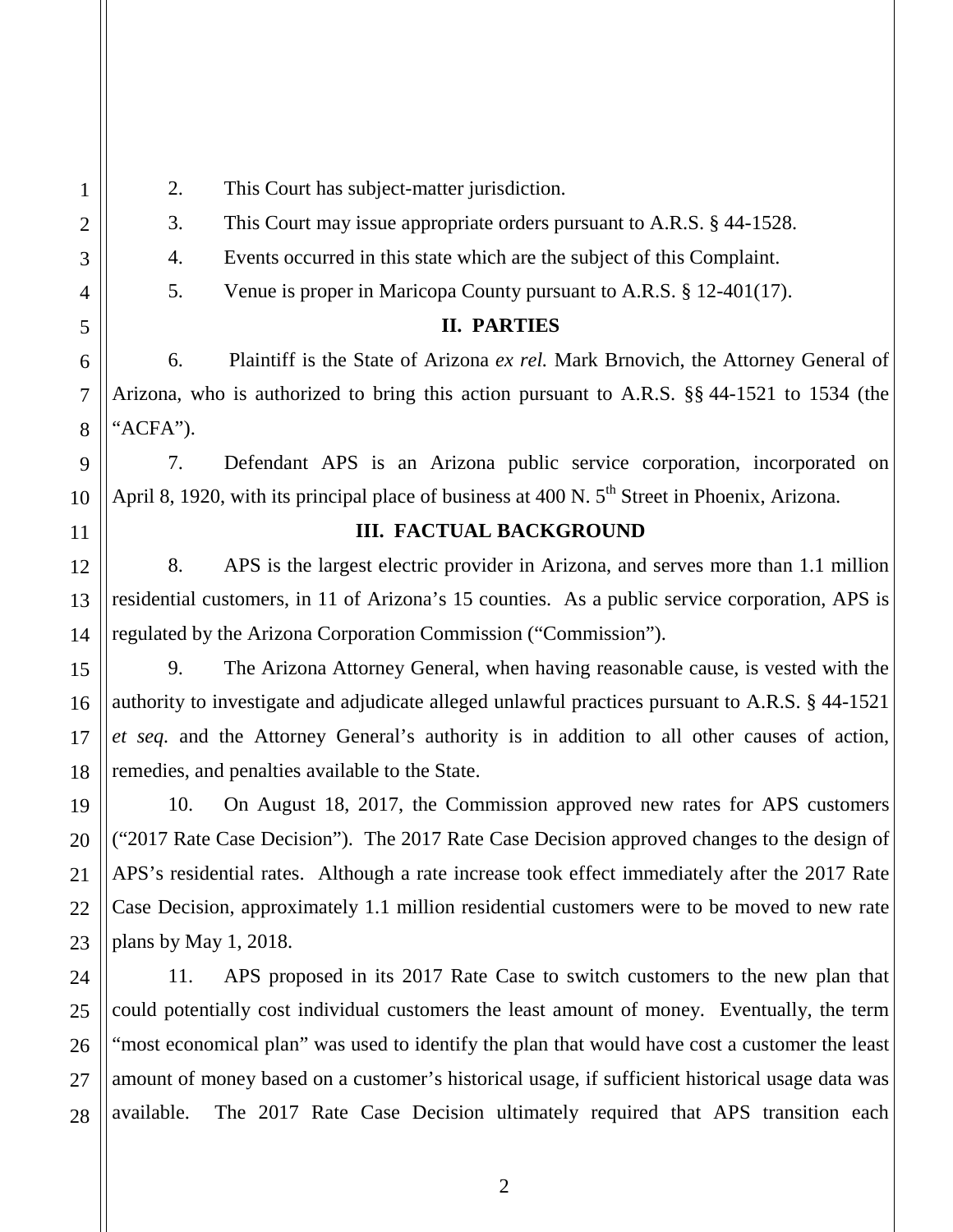residential customer to his or her "most like plan" (i.e., the plan most like the customer's existing plan) and move the customer to a different plan only if the customer affirmatively chose to change plans.

12. As part of this transition of a million-plus customers to new rate plans, the 2017 Rate Case Decision also required that APS develop a Customer Education and Outreach Program ("CEOP"), seek ongoing stakeholder input, including that of Commission Staff, and spend \$5,000,000 on that effort. The CEOP was submitted to the Commission for review and approval. The Commission staff filed its approval of the CEOP in March 2018.

13. The purpose of the CEOP was to educate customers about rate plan options so they could make choices that suited their preferences. The CEOP also was designed to notify and educate customers regarding a customer's "Most Economical Plan," based on the customer's historical usage. It also sought to educate customers regarding how to maximize savings on the rate plans and how to understand which rate a customer would be transitioned to if the customer did not proactively choose another rate plan.

14. The CEOP included multiple contacts with customers, including personalized letters, emails, bill inserts, and phone calls. There was an on-line tool that was intended to help customers evaluate the various plan options, information on utility bills, a mobile unit that provided in-person assistance, and customer service representatives who were available to answer people's questions by phone.

15. APS's education and outreach efforts have continued since the 2017 Rate Case Decision, with Commission oversight. Since the initial transition in early 2018, there have been ongoing communications with customers to educate them about the different rate plans and about opportunities for potential savings by changing to different plans.

24 26 16. Despite the outreach and education efforts, customers reported confusion about the plan options, and some issues arose in implementing the CEOP that caused concern at the Commission and the Attorney General's Office.

3

27 . . .

1

2

3

4

5

6

7

8

9

10

11

12

13

14

15

16

17

18

19

20

21

22

23

25

28 . . .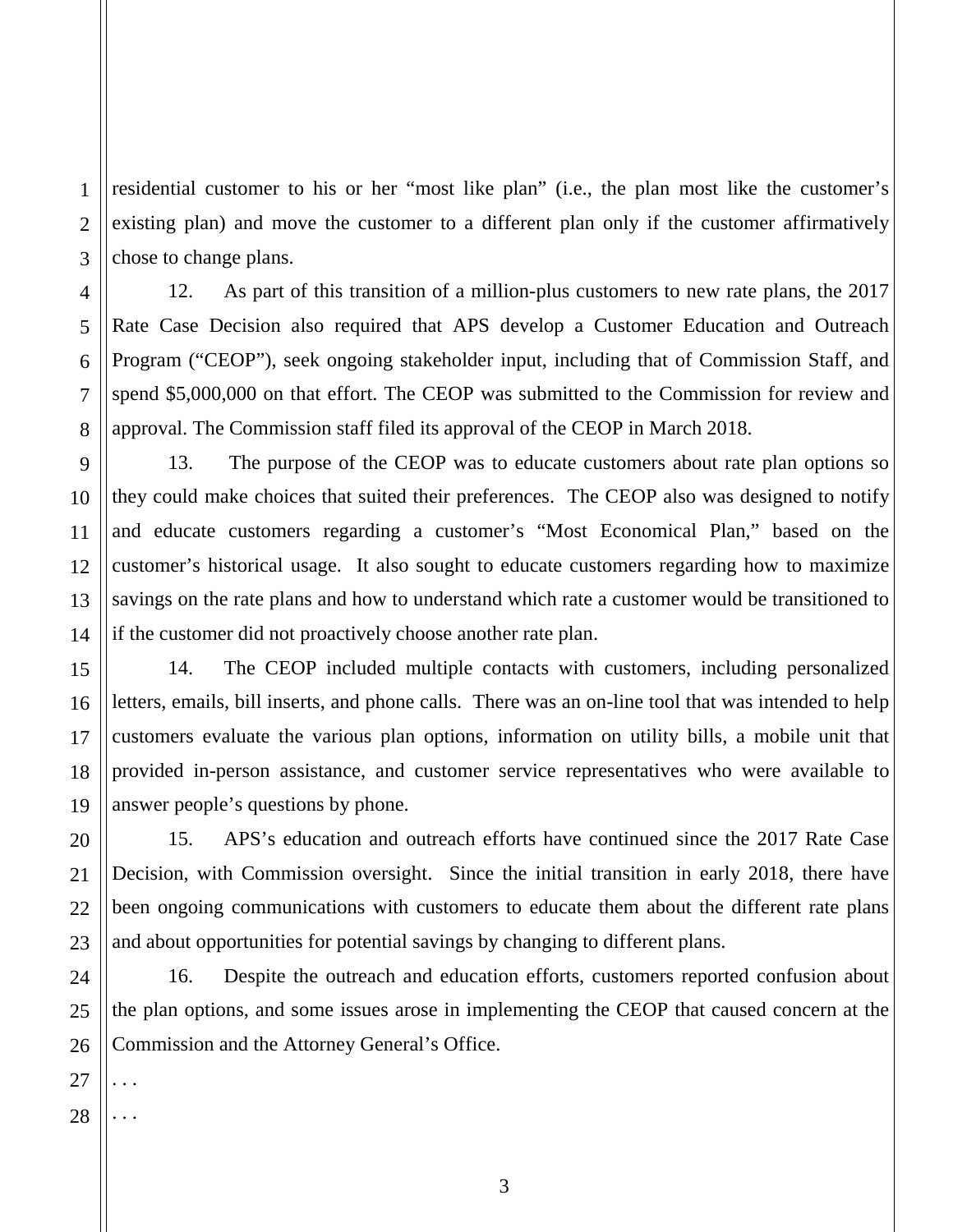17. As part of their CEOP, APS offered its customers a Plan Comparison Tool ("the Tool"), designed to provide customers with a cost comparison between the different APS rate plans based on the customer's historical energy usage.

18. In November 2019, APS learned that there had been an error relating to the Tool from February 2019 to November 2019. Once this error was discovered, APS immediately discontinued using the Tool. The error did not affect customer billing; it affected only the accuracy of the information comparing rates using the Tool for certain customers.

19. APS provided refunds to customers who may have made rate-selection decisions based on faulty information from the Tool and provided corrected plan comparison information to customers that were provided with inaccurate plan recommendations using the Tool. A new plan comparison tool subsequently was launched on January 29, 2020.

20. In addition, some APS customers were affected by a data error that impacted some letters recommending the Saver Choice plan as the most economical plan for some customers in late 2017 (the "2017 Letters"). In particular, the 2017 Letters included rate recommendations and estimated cost savings that were calculated using an incorrect rate schedule for the Saver Choice plan. The incorrect schedule applied the super-off-peak winter delivery charge to all winter hours rather than super-off-peak hours only, resulting in an approximate \$0.02 per kWh lower estimate for winter non-super-off-peak hours. This issue did not affect any customer bills and did not affect subsequent rate plan recommendation communications to customers. Some customers who received the 2017 Letters chose to move to the Saver Choice plan and then did not receive an updated plan recommendation during the rate migration process in 2018 or received an updated plan recommendation after choosing to move to the Saver Choice plan.

### **IV. ALLEGATIONS**

21. From February to November 2019, the Tool did not provide certain APS customers with accurate information about the rate plans.

27 . . .

1

2

3

4

5

6

7

8

9

10

11

12

13

14

15

16

17

18

19

20

21

22

23

24

25

26

28 . . .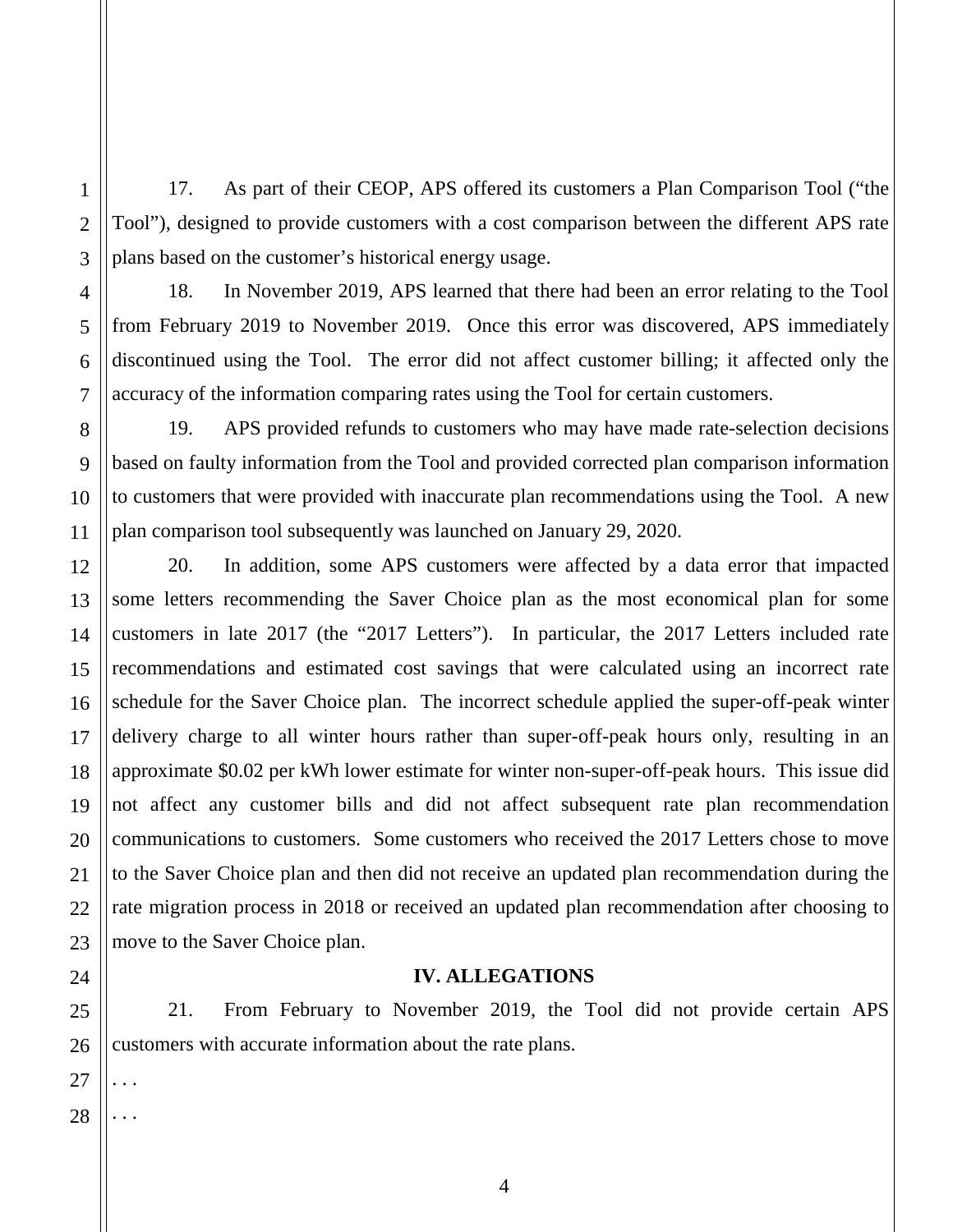22. As a result of the Tool error, for a period of time in 2019, certain APS customers who used the Tool did not receive accurate information on which to base their decisions regarding a rate plan.

23. In addition, some APS customers were impacted by the data error in the 2017 Letters.

24. The State alleges that APS's communications to its customers regarding their rate plans and the differing characteristics of the available rate plans did not inform customers adequately regarding the benefits of switching to their most economical plan.

25. The conduct alleged in paragraph 24 harmed or was likely to harm consumers, the harm was not reasonably avoidable by consumers, and there was no countervailing benefit to consumers or to competition.

#### 12

1

2

3

4

5

6

7

8

9

10

11

13

14

15

16

17

18

19

20

21

22

23

# **V. CLAIM FOR RELIEF**

26. The conduct alleged in paragraphs 21 to 23 constitutes misrepresentations in violation of A.R.S. § 44-1522.

27. The conduct alleged in paragraph 24 constitutes unfair acts and practices in violation of A.R.S. § 44-1522.

28. The conduct alleged in paragraphs 21 to 24 constitutes unlawful practices in violation of A.R.S. §§ 44-1522.

### **VI. PRAYER FOR RELIEF**

WHEREFORE, the State respectfully requests that the Court:

29. Pursuant to A.R.S. § 44-1528(A)(1), issue a permanent injunction, enjoining and restraining (a) Defendant, (b) its officers, agents, servants, employees, attorneys, and (c) all persons in active concert or participation with anyone described in part (a) or (b) of this paragraph, directly or indirectly, from engaging in violations of A.R.S. § 44-1522; and

. . .

. . .

. . .

28 . . .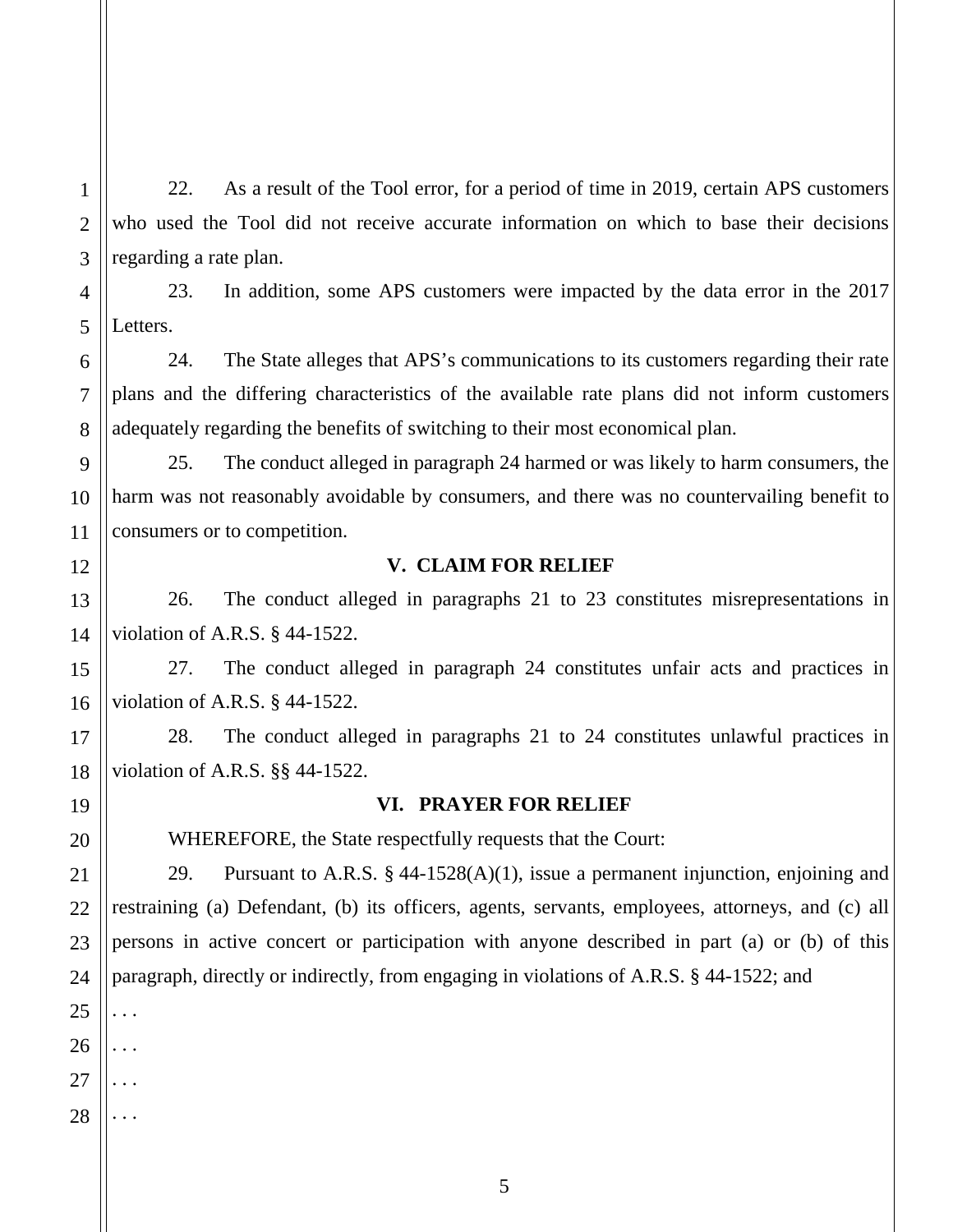| $\mathbf{1}$   | Order remedies, if warranted, pursuant to A.R.S. § 44-1528(A)(2),<br>30. |
|----------------|--------------------------------------------------------------------------|
| $\mathbf{2}$   | A.R.S. § 44-1528(A)(3), and A.R.S. § 44-1534.                            |
| 3              |                                                                          |
| $\overline{4}$ | DATED this 22nd day of February, 2021.                                   |
| 5              |                                                                          |
| 6              | <b>MARK BRNOVICH</b><br><b>Attorney General</b>                          |
| 7              |                                                                          |
| 8              |                                                                          |
| 9              | By:                                                                      |
| 10             | Rebecca Salisbury<br>Jennifer Bonham                                     |
| 11             | <b>Assistant Attorneys General</b><br>Attorneys for the State of Arizona |
| 12             |                                                                          |
| 13             |                                                                          |
| 14             |                                                                          |
| 15<br>16       |                                                                          |
| 17             |                                                                          |
| 18             |                                                                          |
| 19             |                                                                          |
| 20             |                                                                          |
| 21             |                                                                          |
| 22             |                                                                          |
| 23             |                                                                          |
| 24             |                                                                          |
| 25             |                                                                          |
| 26             |                                                                          |
| 27             |                                                                          |
| 28             |                                                                          |
|                |                                                                          |
|                | $\sqrt{6}$                                                               |

Ш